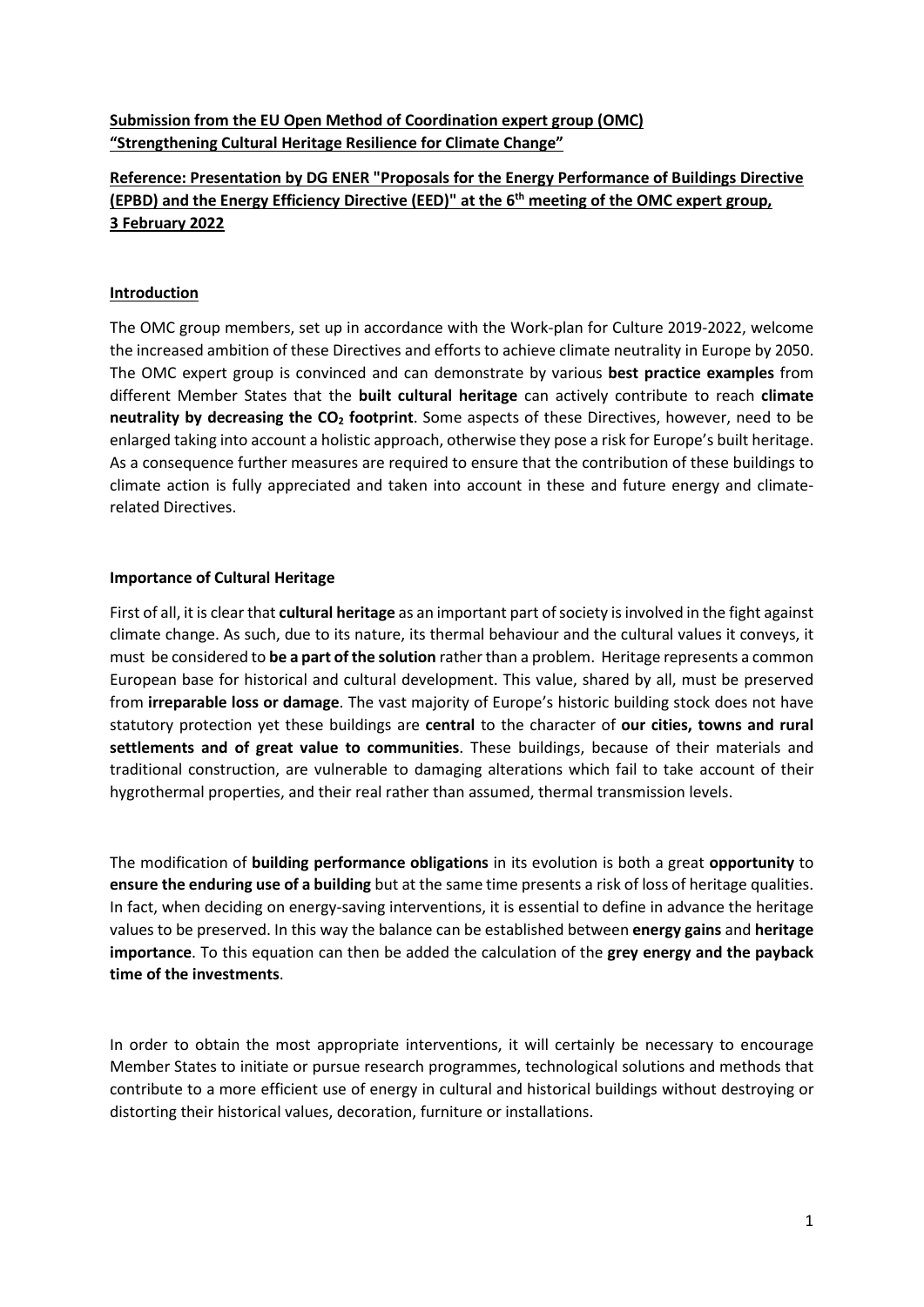#### **The specificity of built heritage**

It is essential that a **holistic approach is taken to the assessment of the energy quality of a building** and the considerations of the interventions to be carried out, take more into account the intrinsic thermal inertia of the building. It is known by climate predictions that in the coming years, the **cooling demand** in most parts of Europe will be **more energy intensive than the heating needs**. On this point, heritage properties have undeniable qualities which are sometimes lost by a reduction in access to thermal inertia when insulating from the inside to achieve prescribed energy standards.

With regard to energy performance certificates, we propose that the energy improvement measures suggested for historical buildings could take into account both their cultural values and well as their technological performance. This will make the recommendations more relevant and the energy **certificate will gain in quality and completeness**. Current software assessment systems which concentrate on the notional energy performance of the building fabric **fail** to include an assessment of the **actual energy used**, the contribution of the embodied, or grey, energy in an existing building and the **whole-life-cycle assessment** of the building's performance. Furthermore, the results of the certificate could integrate the possible access to public transport or green mobility as part of an overall energy balance.

It is also important to underline that the software for the energy label should better take into account the constructional specificities of old buildings which are generally of vapour-permeable, mass-walled (earth, stone, brick) or thin-walled (wood) construction. Indeed, it can be seen in the results on energy performance that **static simulation calculations**, as currently used in the certificates, give energy expenditure values between 10 and 20% (and sometimes 30%) higher than **dynamic calculation simulations**, which are **closer to reality**. It could therefore be important to obtain the most realistic models possible for assets of heritage interest in order to avoid proposing inappropriate works to these buildings which could be damaging to the building and its contents the health and well-being of its occupantsdue to the creation of an unsuitable microclimate.

Following the draft proposals of the Energy Performance of Buildings Directive and the Energy Efficiency Directive, it seems important to insist on the possibility to keep exceptionsfor buildings with heritage value and this also for properties owned by public authorities, whatever the percentage targeted by the legislation. Many of Europe's most significant cultural heritage buildings are in public ownership such as government buildings, palaces, courthouses, museums and many others. The application of a **standardised measures** to such buildings risks causing **irreparable damage**. As mentioned above, it is important to take a holistic view of the situation in the energy approach. The presence of scientifically based exceptions is in no way a weakness of the legislation, but on the contrary demonstrates the ability of a standard to adapt to the realities on the ground and thus obtain the most effective results possible.

Recognising the specificity of built heritage in legislation is the best way to insure against the risk of cultural loss as a result of the application of standardised measures designed primarily for new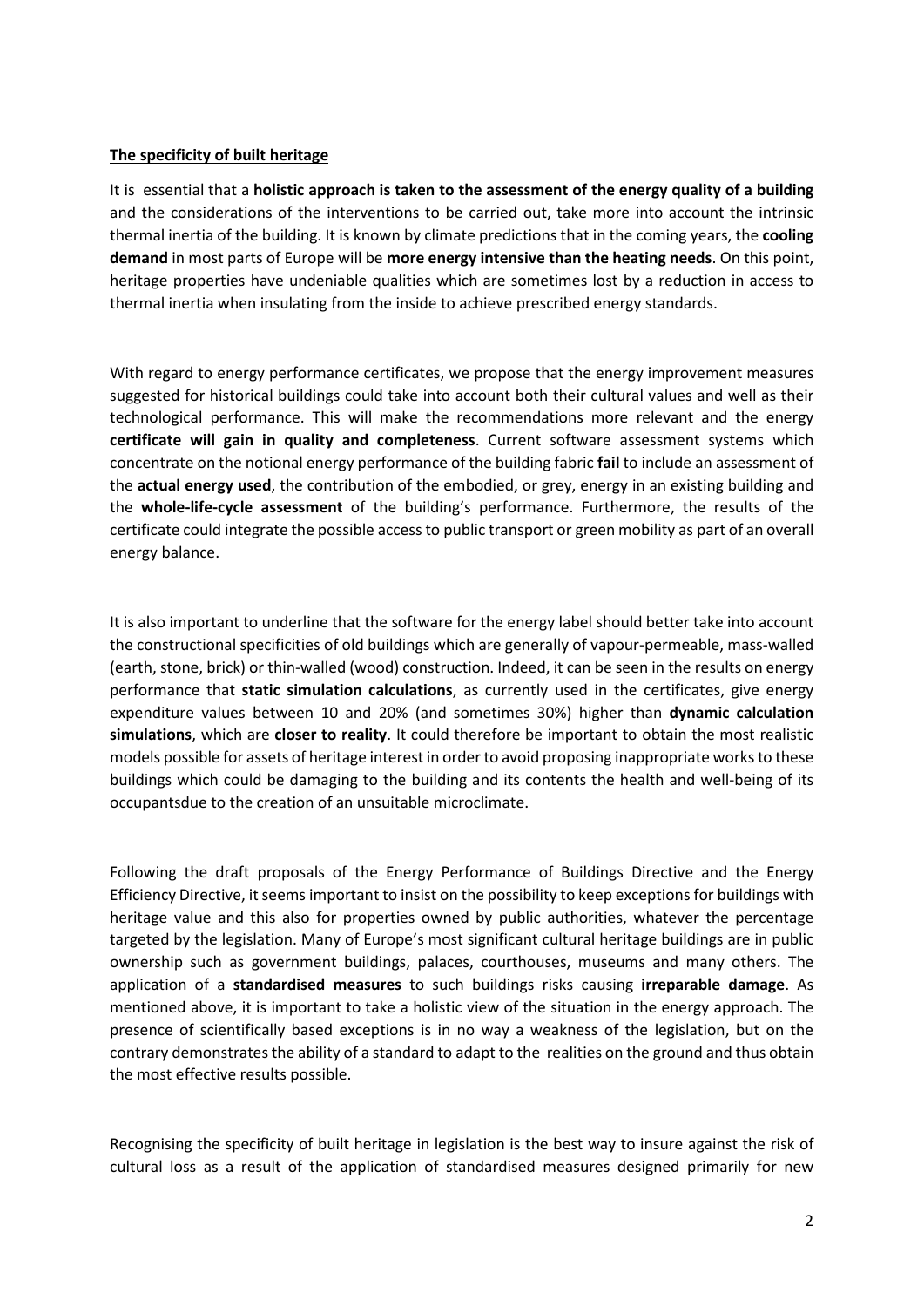buildings. The **historical building stock worth preserving requires a holistic and interdisciplinary approach that goes far beyond the search for purely technical solutions**. In the future, in order to determine the most suitable intervention for the old building stock, it will be necessary to promote further research programmes for innovative technical solutions. There is no doubt that **heritage is fully involved in the fight against climate change**. It will be able to do so thanks to its intrinsic qualities and its unifying cultural values.

We **note that Art. 5(3) of the draft EPBD removes the possibility** for EU Member States to exempt buildings that are officially protected as part of a designated environment or because of their special architectural or historical value. While it is accepted that all buildings are capable of some form of energy upgrading, this **proposed deletion must be accompanied by a balanced approach to buildings of cultural heritage significance**, correct assessment of their performance and the application of retrofitting techniques appropriate to their construction characteristics.

The **OMC group welcomes the fact that Directive 2018/844 EU**, especially with paragraph 15, does not focus solely on the energy retrofitting of the building envelope, but includes in the **consideration all relevant elements and technical installations** in a building that are involved in **passive techniques**  with which the demand for energy in the use phase can be reduced an thus the **thermal and visual comfort** is to be improved. In this context, we point out the special potentials with regard to indoor climate and room temperature control in monuments. Here, it can be shown how, by means of adapted utilisation scenarios and comfort requirements through e.g. buffering or the installation of unheated areas, regulators, heat recovery etc. **efficient basic concepts are already in place**. We recommend that such utilisation concepts aiming at **sufficiency** should also be taken into account in a **life cycle assessment**.

#### **Recommendations**

We **strongly recommend** that Articles 22 and 23 of the draft EPBD should recognise that there is a need for **targeted training** and a recognition of the **skills required to retrofit buildings of traditional**  construction to ensure that there are no unintended consequences for the building such as would prejudice its cultural heritage values, risk long-term deterioration of the building fabric and contents, or jeopardise the health and well-being of occupants. Proposed one-stop shops (Article 26) should be equipped to provide the necessary advice on built heritage protection to those proposing works to traditional buildings.

In conclusion, **we recommend** that there should be a **holistic approach taken to the energy performance** of the built environment in order to reach Europe's **climate targets**, including actions such as:

- Promoting the continued appropriate **use and reuse of the building stock** as a priority over **demolition and new construction**. This avoids the green house gas emissions created by demolition and rebuilding and reduces waste and landfill;
- Developing **skilled and sympathetic retrofitting measures** which will prevent unintended consequences for the buildings and their occupants as a result of maladaptation;
- **EU Directives and grant aid** should prioritise assessment of **measured energy** use rather than **calculated energy** use to ensure that emissions reductions are actually achieved and that